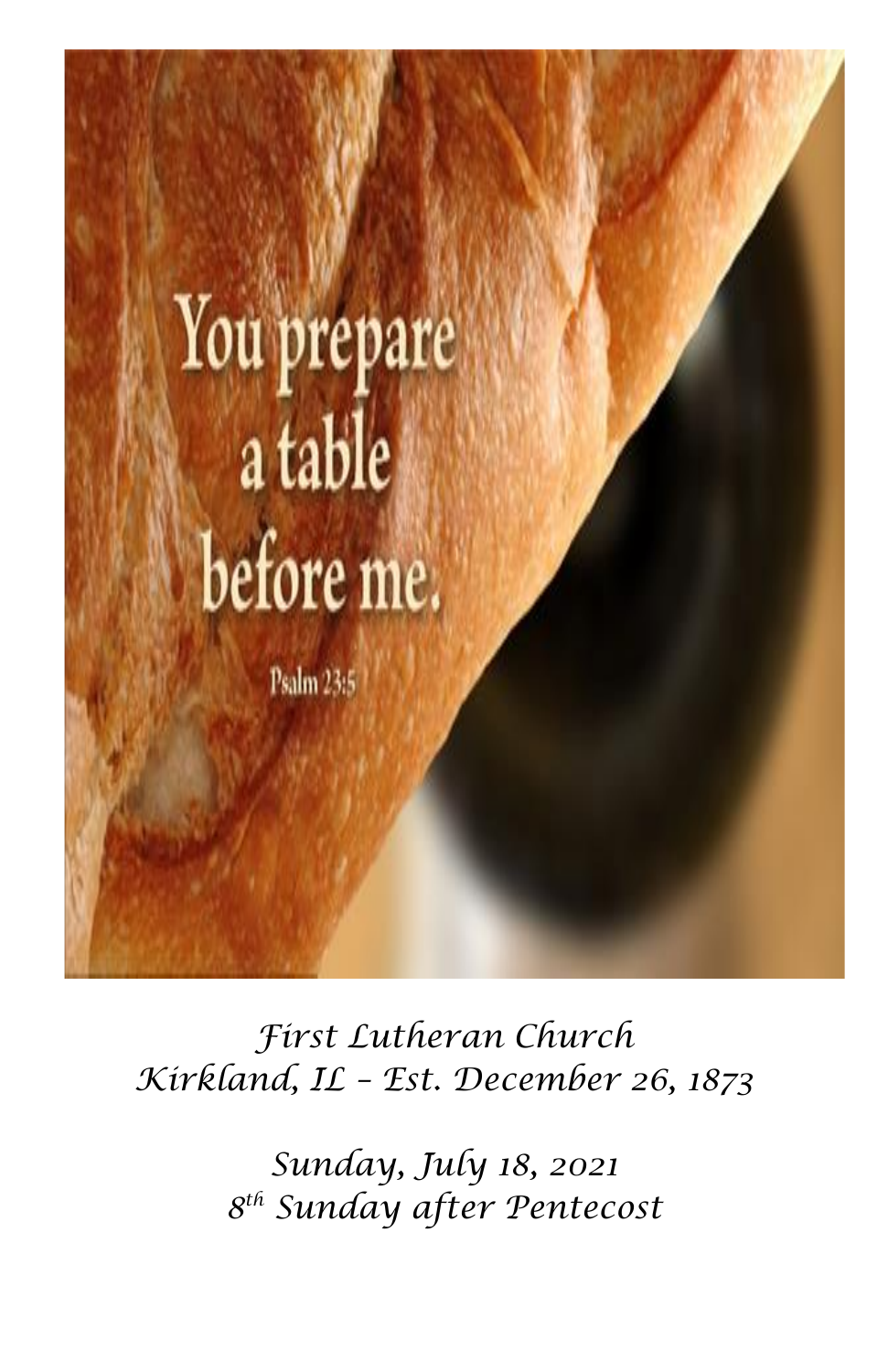# *First Lutheran Church – Putting Christ First*  **Eighth Sunday after Pentecost – July 18, 2021**

**A WARM WELCOME TO ALL** who are worshiping with us today! We hope that the service will be a joy and blessing to you.



Today we celebrate the Lord's Supper. All who believe that Christ is present in this Sacrament are invited to share in His supper. Grape juice is available upon request Children who have not received Communion instruction should stand at

the altar with their arms crossed upon their chest to receive a Baptismal blessing. Continuous Communion Distribution: Proceed to the communion rail when the usher indicates, moving away from the center aisle and towards the side. As soon as you have received communion, you may return to your pew, using the side aisle.

## **LBW** – green hymnal **BC** – Borning Cry Hymnal \*Please stand as able.

#### Prelude

Welcome and the Announcements

#### Order of Service

| *Brief Order for Public Confession      | P 77           |
|-----------------------------------------|----------------|
| *Opening Hymn: "The Lord's My Shepherd" | <b>LBW 451</b> |
| *Apostolic Greeting and Kyrie           | P. 78          |
| *This Is the Feast                      | P. 81          |
|                                         |                |

\*Prayer of the Day

Shepherding God, through your Son's cross you draw all people to yourself and reconcile the relationship between you and your world which we so carelessly neglect and fracture. Teach us to be your healing and reconciling presence in a wounded world; through Jesus Christ our Lord, who lives and reigns with you and the Holy Spirit, one God now and forever. Amen.

Children's Sermon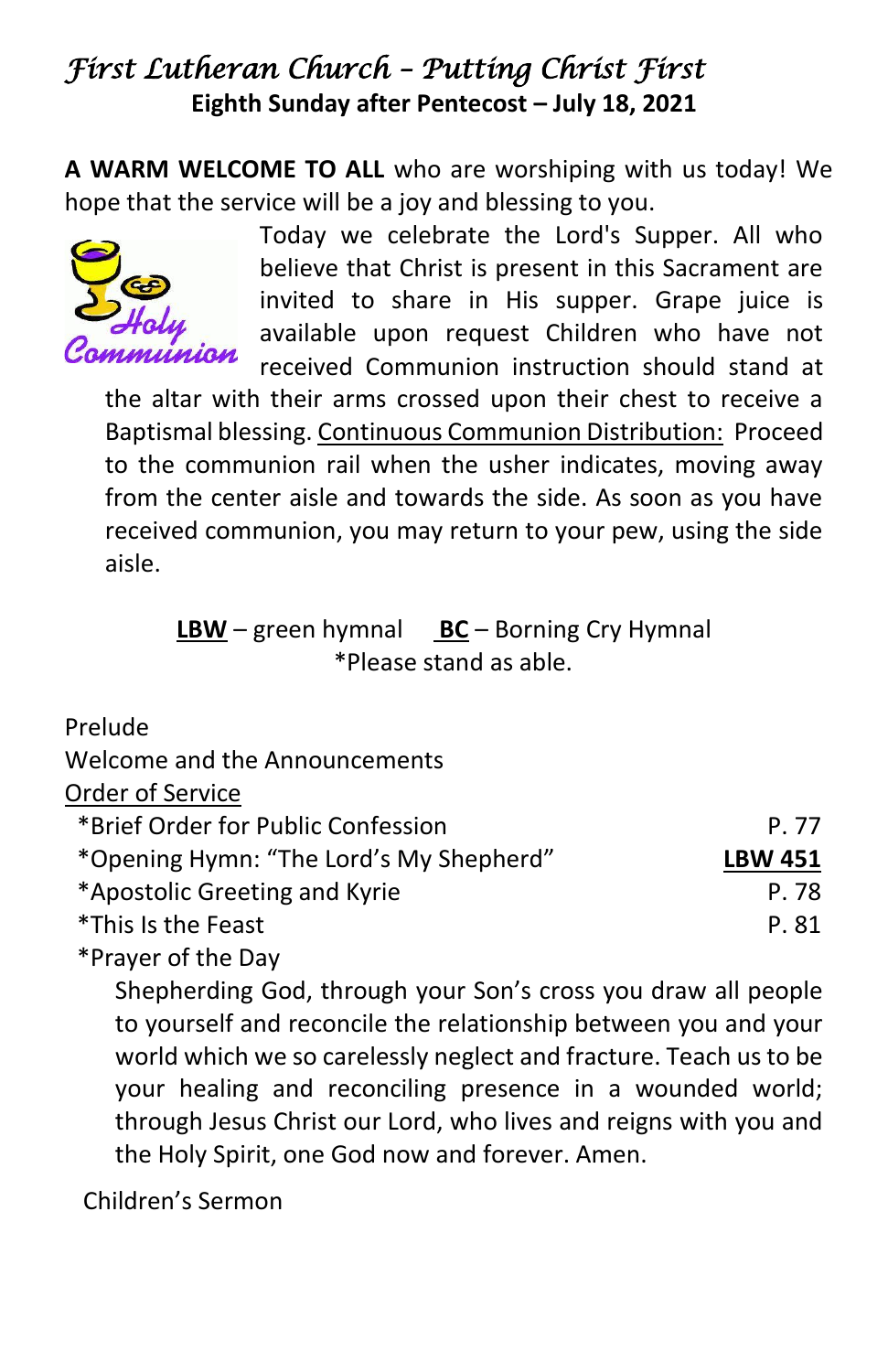First Reading Jeremiah 23:1-6

<sup>1</sup> "Woe to the shepherds who destroy and scatter the sheep of my pasture!" declares the Lord. <sup>2</sup>Therefore thus says the Lord, the God of Israel, concerning the shepherds who care for my people: "You have scattered my flock and have driven them away, and you have not attended to them. Behold, I will attend to you for your evil deeds, declares the Lord. <sup>3</sup>Then I will gather the remnant of my flock out of all the countries where I have driven them, and I will bring them back to their fold, and they shall be fruitful and multiply. <sup>4</sup>I will set shepherds over them who will care for them, and they shall fear no more, nor be dismayed, neither shall any be missing, declares the Lord. <sup>5</sup>"Behold, the days are coming, declares the Lord, when I will raise up for David a righteous Branch, and he shall reign as king and deal wisely, and shall execute justice and righteousness in the land. <sup>6</sup>In his days Judah will be saved, and Israel will dwell securely. And this is the name by which he will be called: 'The Lord is our righteousness.'"

#### Psalm 23 (Read responsively by whole verse) P.225 Second Reading Ephesians 2:11-22

 $11$ Therefore remember that at one time you Gentiles in the flesh, called "the uncircumcision" by what is called the circumcision, which is made in the flesh by hands  $-$  <sup>12</sup>remember that you were at that time separated from Christ, alienated from the commonwealth of Israel and strangers to the covenants of promise, having no hope and without God in the world. <sup>13</sup>But now in Christ Jesus you who once were far off have been brought near by the blood of Christ. <sup>14</sup>For he himself is our peace, who has made us both one and has broken down in his flesh the dividing wall of hostility <sup>15</sup>by abolishing the law of commandments expressed in ordinances, that he might create in himself one new man in place of the two, so making peace, <sup>16</sup>and might reconcile us both to God in one body through the cross, thereby killing the hostility.  $17$ And he came and preached peace to you who were far off and peace to those who were near. <sup>18</sup>For through him we both have access in one Spirit to the Father. <sup>19</sup>So then you are no longer strangers and aliens, but you are fellow citizens with the saints and members of the household of God, <sup>20</sup>built on the foundation of the apostles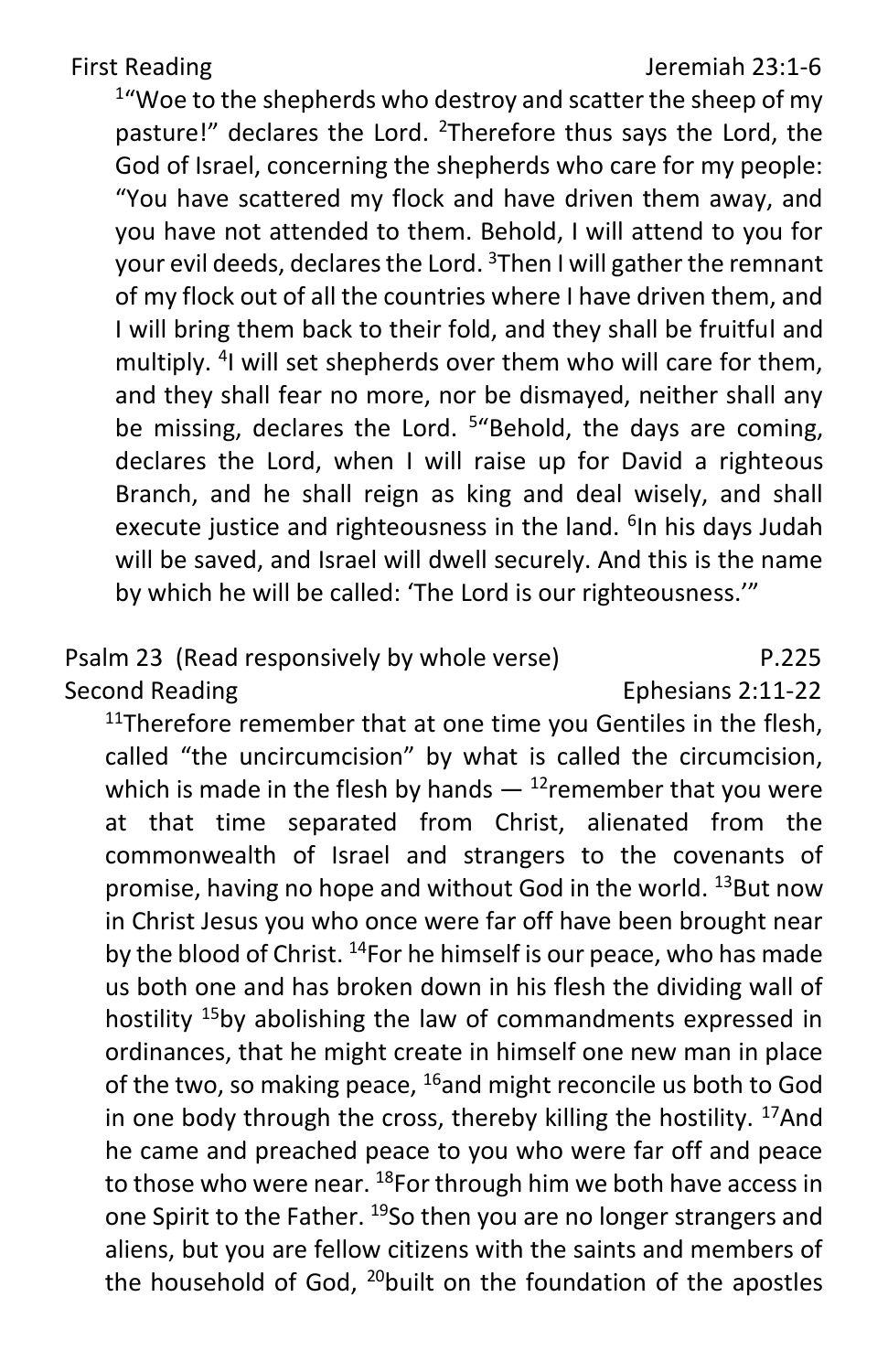and prophets, Christ Jesus himself being the cornerstone,  $21$ in whom the whole structure, being joined together, grows into a holy temple in the Lord.  $^{22}$ In him you also are being built together into a dwelling place for God by the Spirit.

#### \*Alleluia P. 83

 \*Gospel Mark 6:30-44 30The apostles returned to Jesus and told him all that they had done and taught.  $31$ And he said to them, "Come away by yourselves to a desolate place and rest a while." For many were coming and going, and they had no leisure even to eat. <sup>32</sup>And they went away in the boat to a desolate place by themselves. 33Now many saw them going and recognized them, and they ran there on foot from all the towns and got there ahead of them. <sup>34</sup>When he went ashore he saw a great crowd, and he had compassion on them, because they were like sheep without a shepherd. And he began to teach them many things.  $35$ And when it grew late, his disciples came to him and said, "This is a desolate place, and the hour is now late.  $36$ Send them away to go into the surrounding countryside and villages and buy themselves something to eat." <sup>37</sup>But he answered them, "You give them something to eat." And they said to him, "Shall we go and buy two hundred denarii worth of bread and give it to them to eat?" <sup>38</sup>And he said to them, "How many loaves do you have? Go and see." And when they had found out, they said, "Five, and two fish." <sup>39</sup>Then he commanded them all to sit down in groups on the green grass.  $40$ So they sat down in groups, by hundreds and by fifties.  $41$ And taking the five loaves and the two fish, he looked up to heaven and said a blessing and broke the loaves and gave them to the disciples to set before the people. And he divided the two fish among them all. <sup>42</sup>And they all ate and were satisfied. <sup>43</sup> And they took up twelve baskets full of broken pieces and of the fish. <sup>44</sup>And those who ate the loaves were five thousand men.

Sermon:

# **"LIVING BREAD FROM HEAVEN"**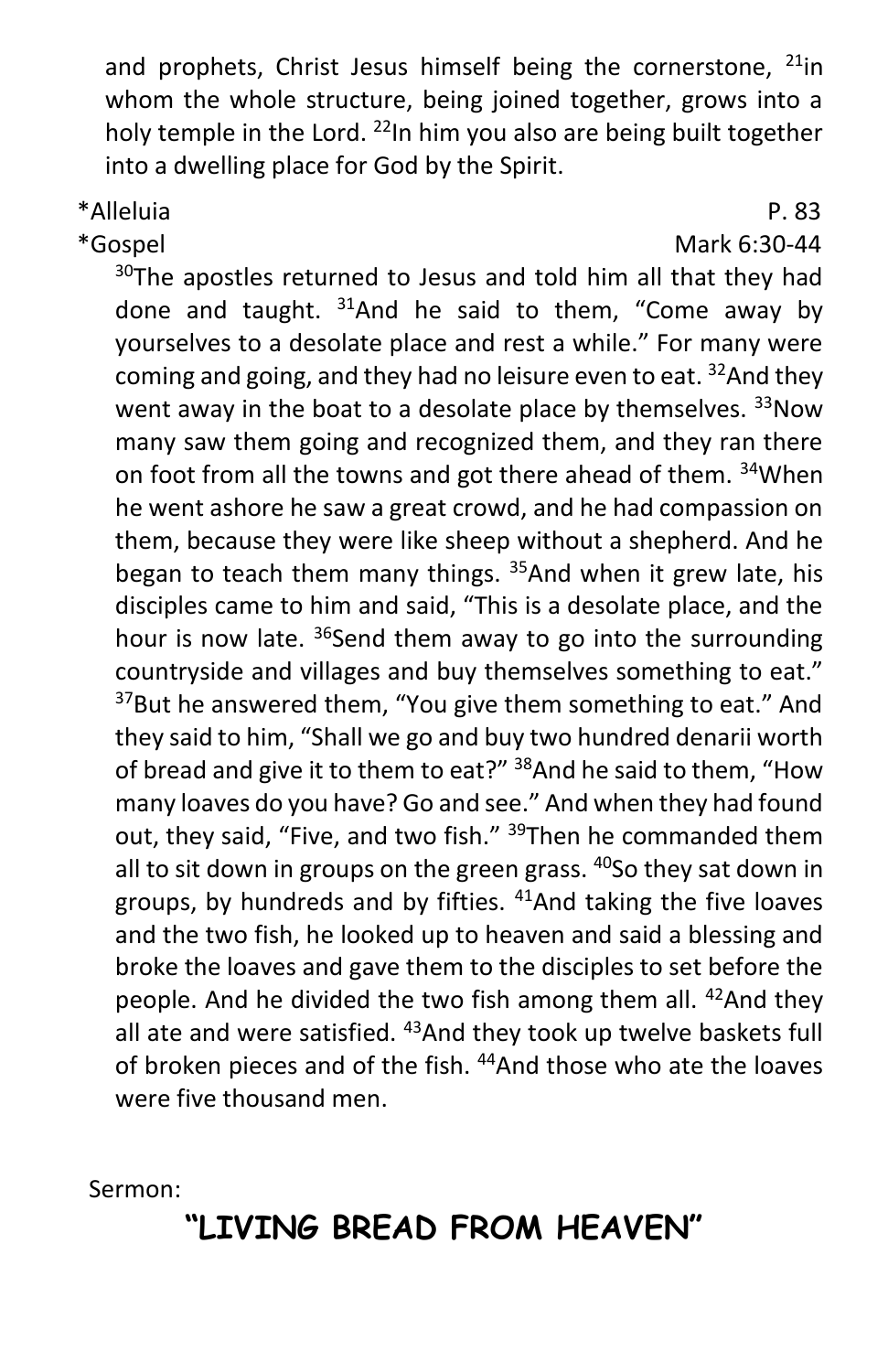\*Pulpit Hymn: **LBW 197**

"O Living Bread from Heaven"

Installation of New Church Council

\* Nicene Creed P. 84

\*Prayers of the Church P. 85

You are our good Shepherd, Lord. We thank you for watching over us and leading us in your will and your ways in this world. Grant us peace in times of trouble. Keep us safe as we navigate the dangers of this world, and comfort us in our grief. *Lord in your mercy, hear our prayer.*

Holy God, you grant us rest and renewal on the Sabbath and at other times when we are able to get away from work, school, and the daily demands of life. Be with all who are traveling or on vacation, so they may be rejuvenated and restored with great energy when they return home. *Lord in your mercy, hear our prayer.*

Sovereign Lord, you work for justice and mercy through all the leaders in this world. Give them the mind of Christ so they would look out for their peoples' best interests and not their own. Give them wisdom and counsel so they will walk in your ways and lead with integrity and honesty. *Lord in your mercy, hear our prayer.*

Holy Spirit, guide our church to the Pastor you have in mind for us. Help us to let You be in charge and guide us with your Word and the study of Scripture. Give us patience and trust in your wisdom. We also ask you to be at work in the thoughts and heart of the pastor you have in mind to draw that pastor to serve this congregation. Make us a mission congregation who will work with a new pastor to reach out to our town and with the love of Christ. Make us instruments of your saving work. *Lord in your mercy, hear our prayer.*

Healing God, comfort all who suffer with chronic pain or illness, addiction, depression, or loneliness. [Especially we pray for… .] Bring them all to your tender embrace of healing and love. *Lord in your mercy, hear our prayer.*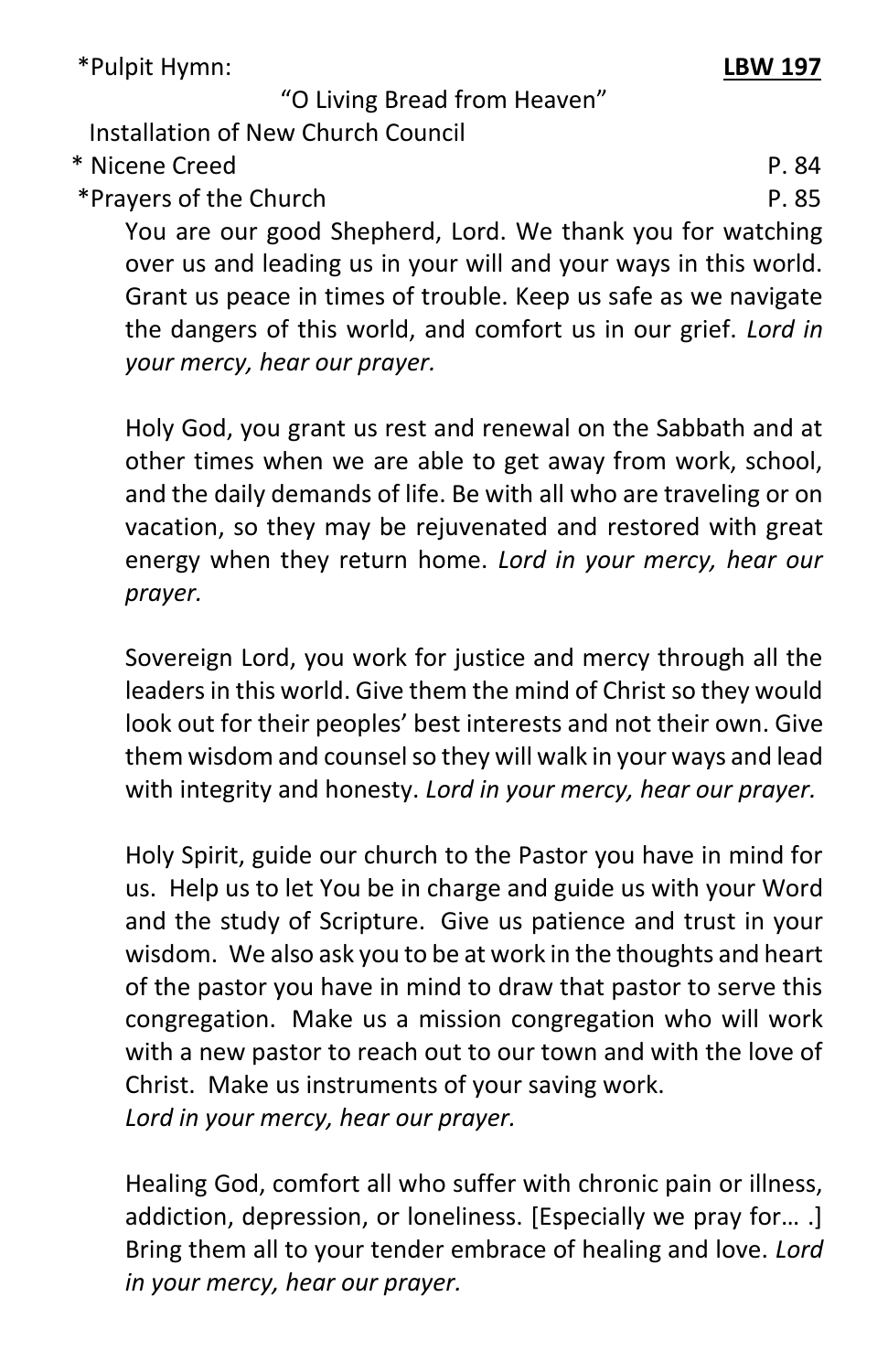| *Sharing of Peace                     |               |
|---------------------------------------|---------------|
| *Offering                             |               |
| *Let the Vineyards Be Fruitful        | P.86          |
| *Offertory Prayer                     | P. 87         |
| *Great Thanksgiving                   | P.88          |
| *Words of Institution                 | P. 90         |
| *Lord's Prayer                        | P. 91         |
| Lamb of God                           | P. 92         |
| <b>Communion Distribution</b>         |               |
| *Thank the Lord                       | P. 92         |
| *Benediction and Threefold Amen       |               |
| *Closing Hymn:                        | <b>BC 461</b> |
| "Jesus Fed Five Thousand People"      |               |
| *Pastor: Go in Peace, Serve the Lord! |               |
|                                       |               |

#### **\*Congregation: Thanks be to God!**

| Website: www.kirklandflc.org<br>Church Office: (815) 522-3886 |                             |
|---------------------------------------------------------------|-----------------------------|
| Interim Pastor: Phil Gronbach (815)441-4272(c)                | pastor@kirklandflc.org      |
| Secretary: Dianna Wittwer (815)378-6654(c)                    | secretary@kirklandflc.org   |
| Pianist: Jill Vodden                                          | Coffee Server: Louie Mielke |
| Lay Reader: Ashley Boyer                                      |                             |
| Ushers: Bob Coyle (head Usher), Lisa Coyle and Louie Mielke   |                             |
| Attendance Last Saturday, 7/10:22                             | Last Sunday, 7/11:28        |
| <b>Offering Counters: Renee Krabbe and Lisa Coyle</b>         |                             |

#### **Installations of Council Members:**

President: Jo Boehmer Financial Secretary: Jean Bauer Treasurer: Gary Steinhorst Council Secretary: Jill Vodden

Congregational Life Directors:

Property: Bob Coyle

Fellowship: Louie Mielke

Food Pantry/Clothes Closet: Roger Bauer

Stewardship: Dan Pahnke

Learning Team, Worship & Music: Pastor Phil Gronbach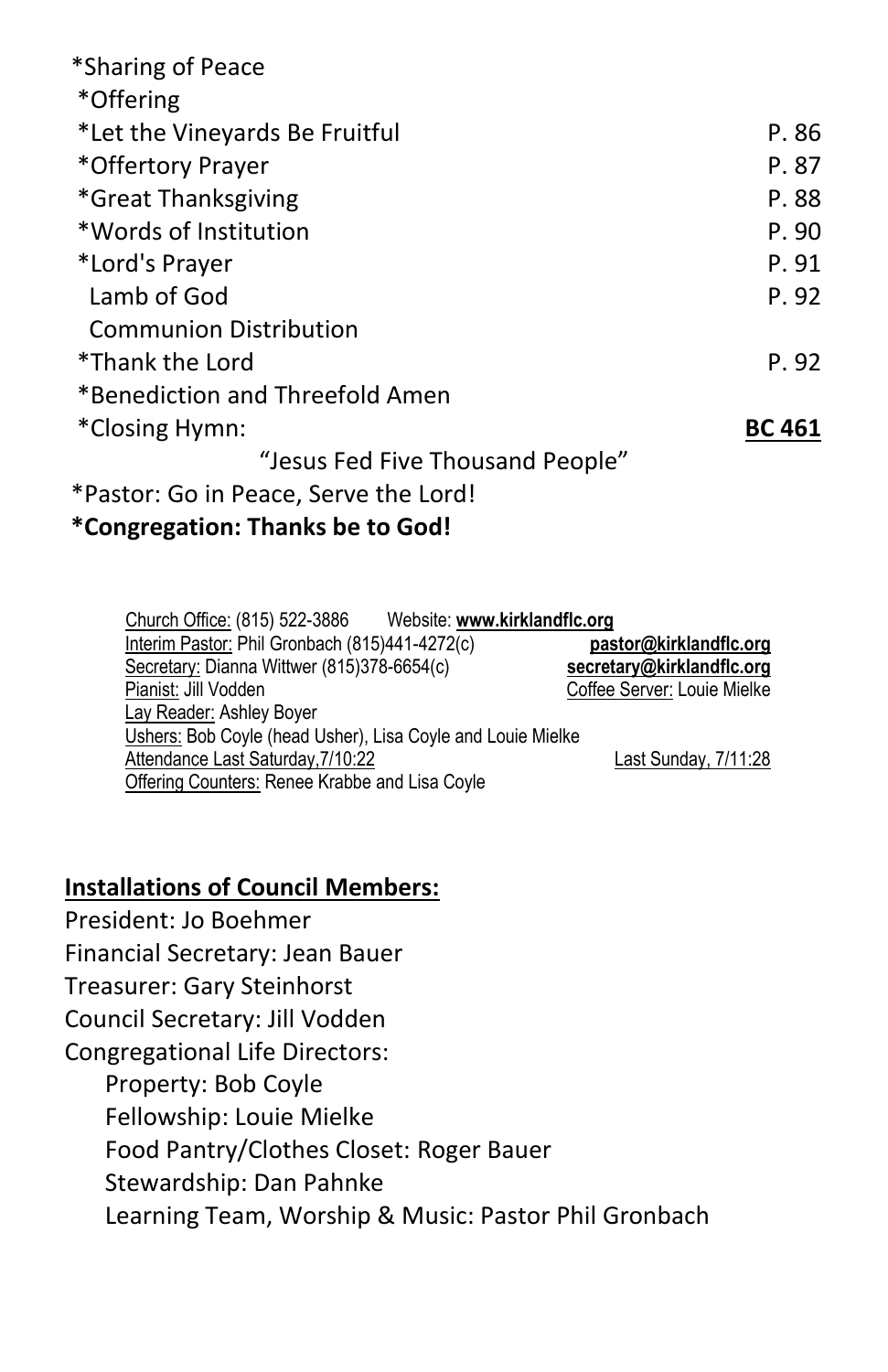#### **Next Week's Readings:**

Genesis 9:8-17; Psalm 136:1-9; Ephesians 3:14-21; Mark 6:45-56



#### **BIRTHDAY BLESSINGS!!!**

Mike Valasek 7/18 Betty Paulsen 7/21



#### **ANNIVERSAY BLESSINGS**

Joshua & Marcynda Atkinson 7/19/14 Jeff & Michelle Anderberg 7/23/11